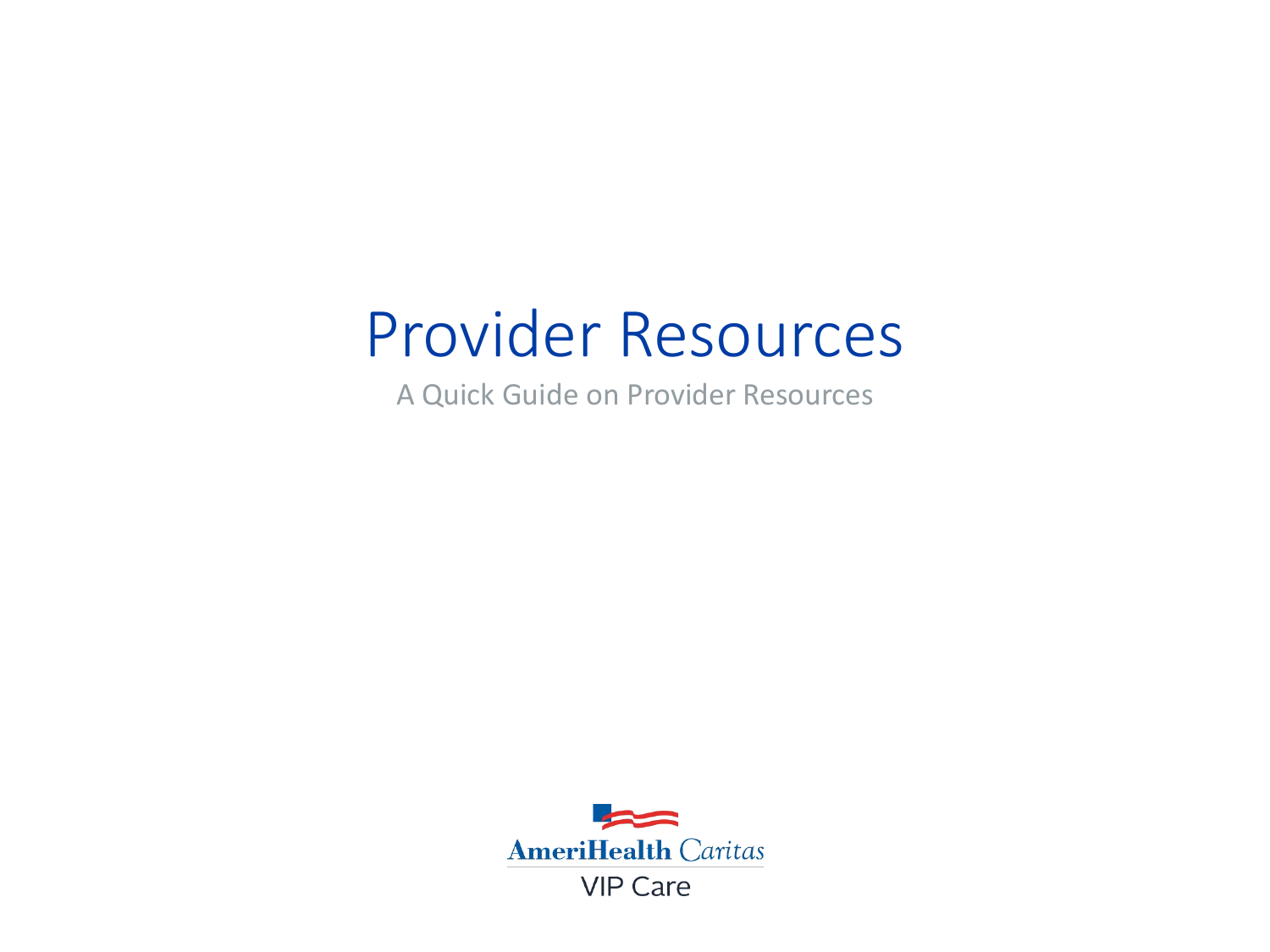### **AmeriHealth Caritas VIP Care Website**





#### Providers

#### **Self-Service Tools**

Searchable Provider Directory Navinet Searchable Formulary

#### **Resources**

Credentialing **Clinical Resources Prior Authorization** 

#### Communications

Network News email alerts **Provider Newsletter** Provider Manual (PDF) Plan Updates and Changes

#### **Training and Education**

**Training Modules** 

### Provider

#### New to the plan? Download our welcome packet to get started (PDF). >

AmeriHealth Caritas is pleased to welcome our AmeriHealth Caritas VIP Care participating providers. As an AmeriHealth Caritas VIP Care provider, you are a part of a dedicated network that is ready to meet our members' health care needs. As partners in care, we'll work with you to ensure that our members receive access to the quality health care they need and deserve, through a plan which features:

- A coordinated care approach.
- Leading technology solutions.
- . Innovative community outreach programs that offer better health outcomes to our members.

Our robust network is designed to provide our members with integrated care. You will find other committed providers like you in the directories below: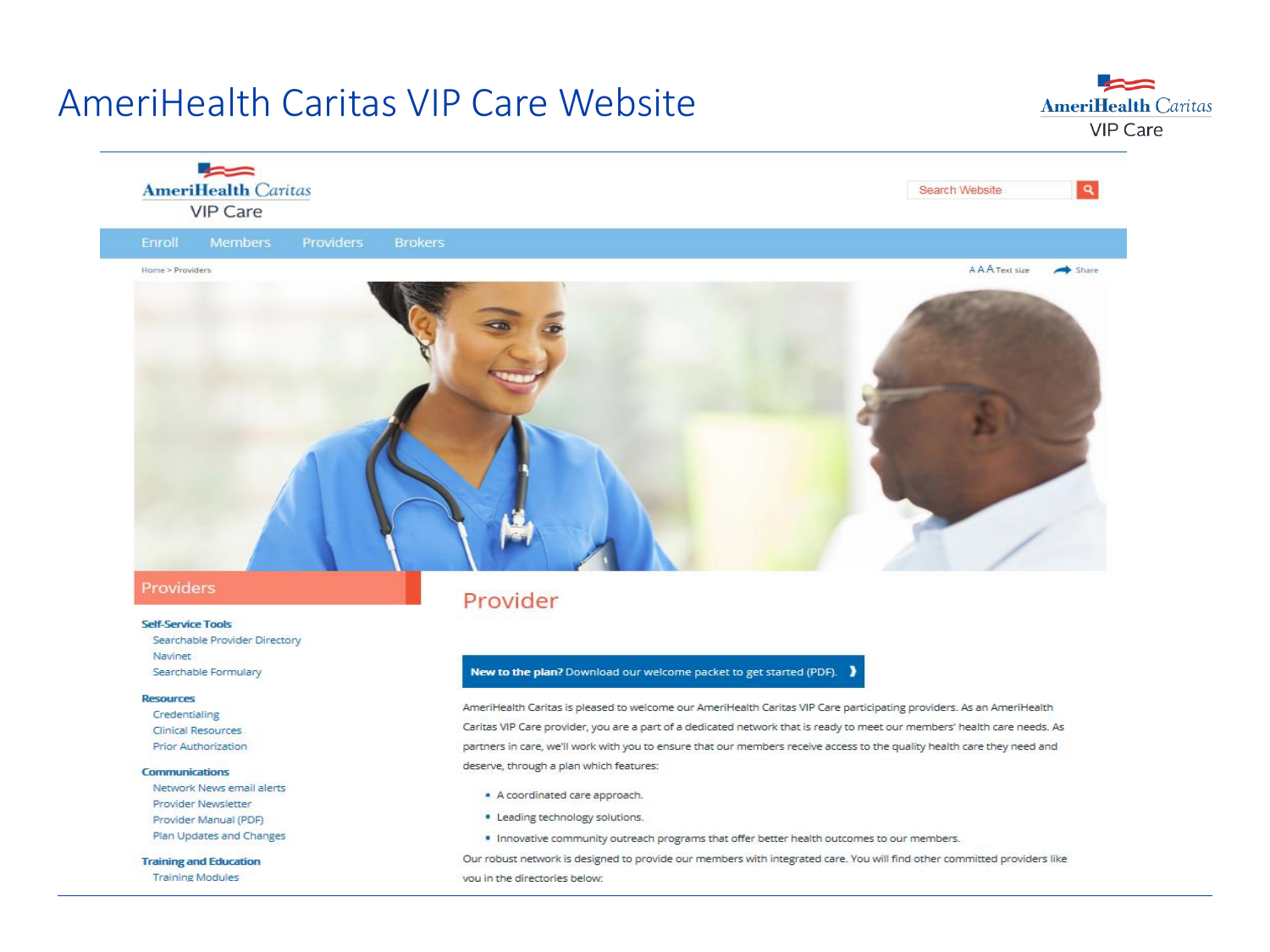## Website Highlights



Available resources on the website:

- Provider Manual.
- Searchable Provider Directory.
- Searchable Drug Formulary.
- Training Modules.
- Provider Communications.
- Forms.
- Provider Reference Guide.
- Link to NaviNet.
- And much more...

[www.amerihealthcaritasvipcare.com](http://www.amerihealthvipcare.com/)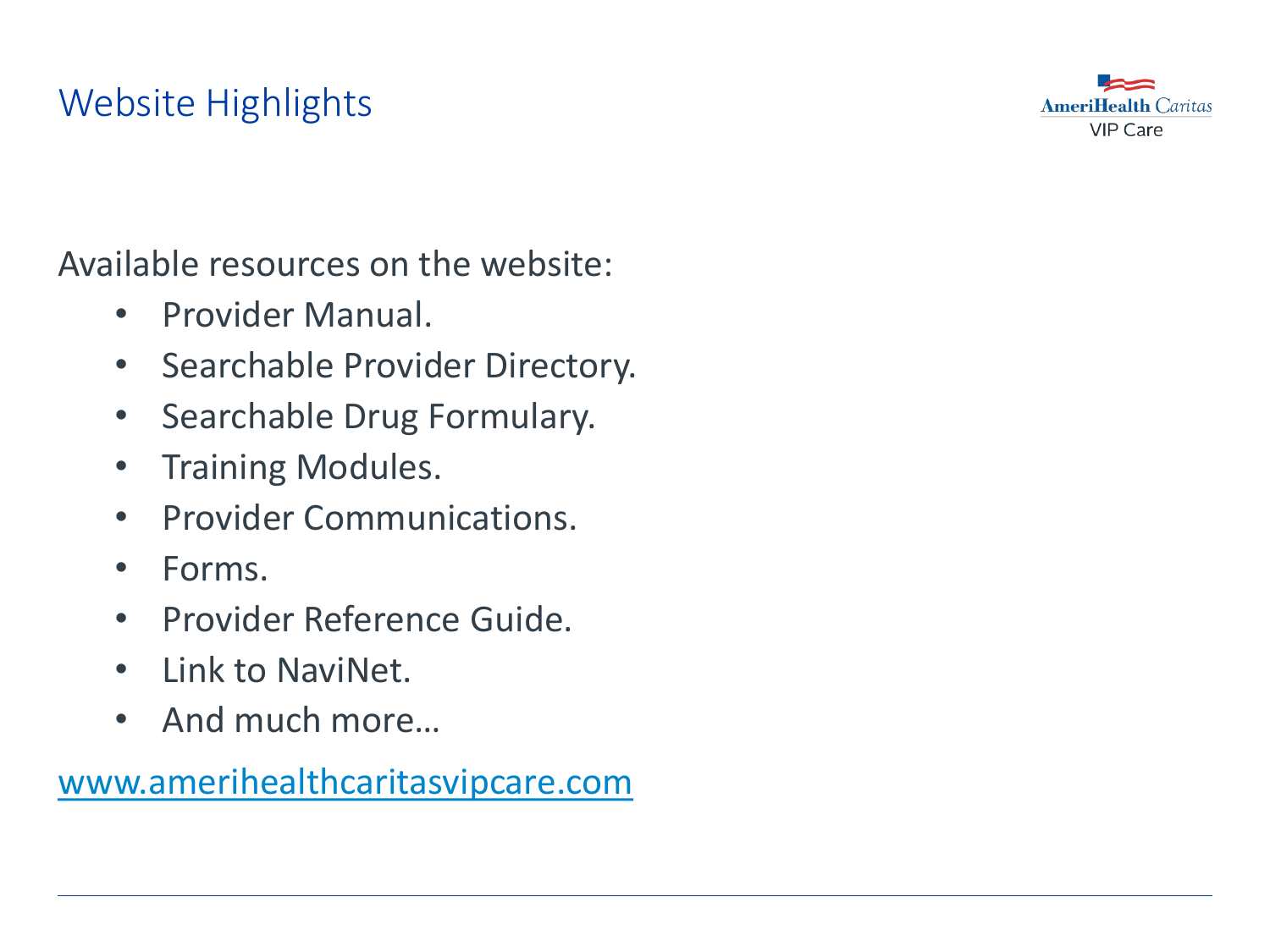### Provider Manual Highlights



- AmeriHealth Caritas VIP Care Overview
- Provider and Network Information
- Provision of Services
- Model of Care and Integrated Care Management
- Utilization Management
- Grievances, Appeals, and Fair Hearings
- Quality Assurance and Performance Improvement Program
- Cultural Competency Program and Requirements
- Behavioral Health Care

The complete Provider Manual can be found on the AmeriHealth Caritas VIP Care website at [www.amerihealthcaritasvipcare.com](http://www.amerihealthvipcare.com/) under the Provider Communications link.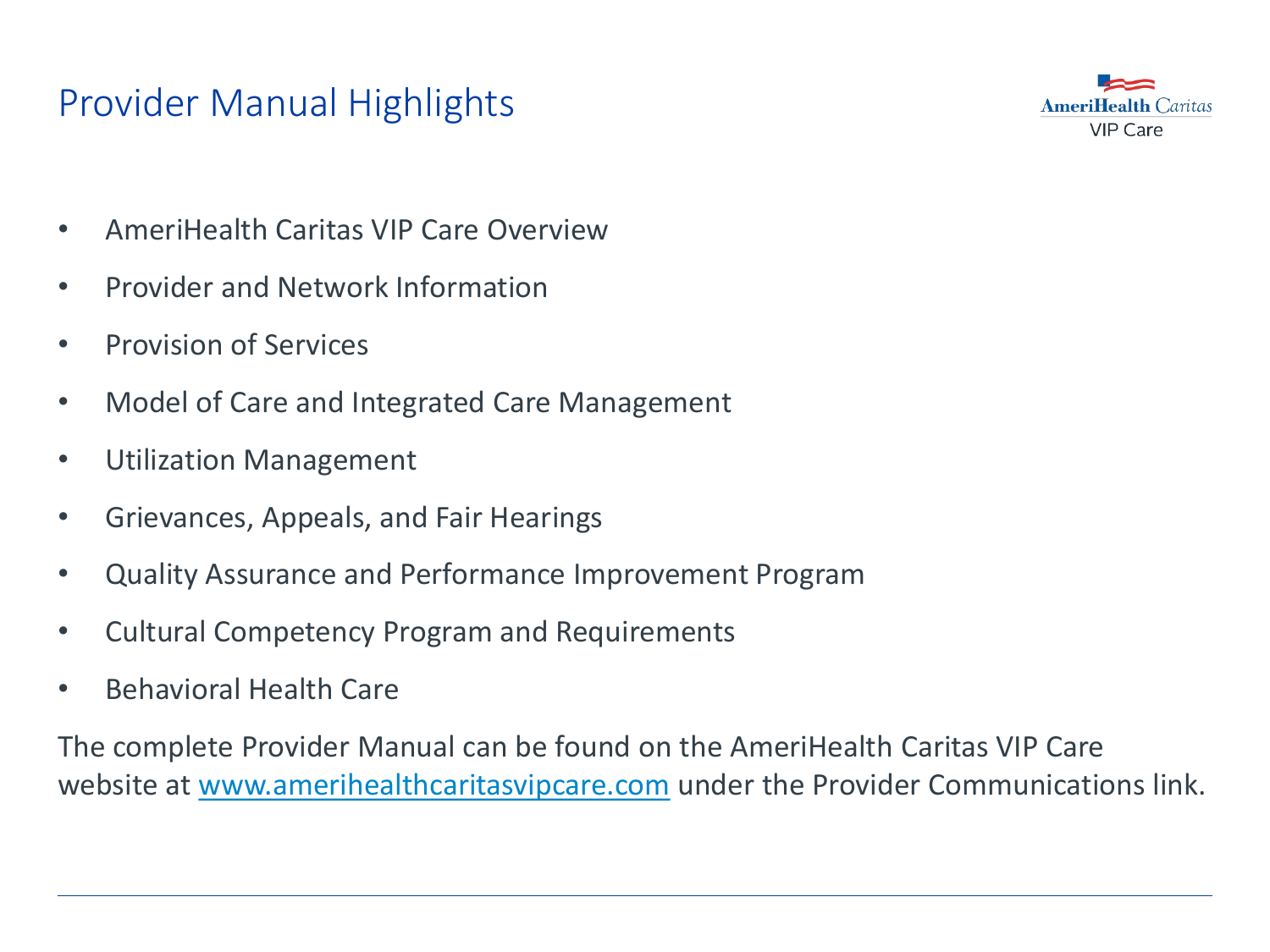

NaviNet is America's leading healthcare provider portal connecting over 40 health plans and 60% of the nation's physicians. NaviNet is not only used by AmeriHealth Caritas VIP Care, but also payers like Cigna and Aetna.

Through NaviNet providers can:

- Check claim status.
- Print copies of remittances.
- Check member eligibility.
- Enter authorization requests.
- Generate quality and care gap reports.

To sign up for NaviNet go to the link on our website or<https://navinet.secure.force.com/>